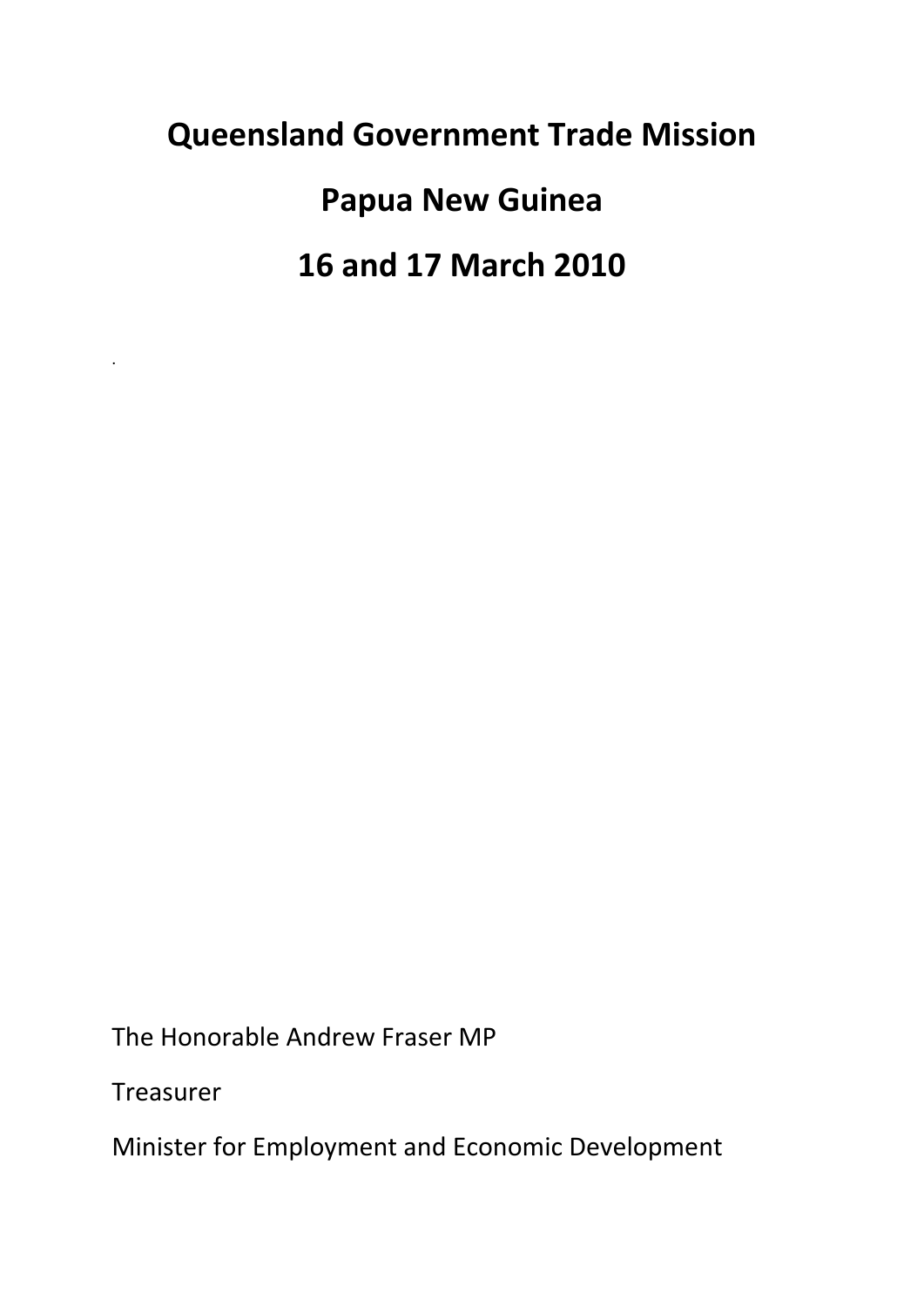#### Queensland Government Trade Mission

#### Papua New Guinea

### Report by the Honorable Andrew Fraser MP, Treasurer, Minister for Employment and Economic Development

#### **Overview**

On 16 and 17 March 2010 I lead a trade delegation of Queensland business leaders to Papua New Guinea (PNG).

The delegation comprised Mr Ross Contarino, CEO Advanced Cairns, Mr Jeremy Blockey, Consultant Advanced Cairns and Chamber of Commerce and Industry, Mr Rob Leeds, Executive Advisor Cairns City Council, Katrina Paterson Economic Development Officer Cairns City Council, Chris Sunsamy, Director CBC Staff Selection, Janette Clonan, Clonan Connection, Christine Scott, Managing Director, Codice, Gordon Taylor, Information Technology Manager Cordice, Mike Zofek, Sales Representative Custom Fluidpower, Chris Fahlstrom, CEO Fahlstrom Scaffolding, Kisten Bodkin, Manager Fahlstrom Scaffolding, Kevin Voss, Manager FSP Australia Pty Ltd, Steve Hewitt, Managing Director FSP Australia Pty Ltd, Chris Martin, Global Supply Chain Manager ICN Qld, Mark Flynn, Manageing Director Infratech Management Consultants, Timothy Ashton, General Manager International Water Projects, David Hawke International Business Manager International Water Projects, Wayne O'Hanlon Operations Manager I-Power Solutions Pty Ltd, Paul Steene, Sales Manager I-Power Solutions Pty Ltd, Joshua Jennedy-White, Strategic Development Executive Lang O'Rourke Australia, Tony Larkin, Heavy Lift and Infrastructure Manager LCR Lindores Group, Ian McLeod, Director McLeod Training Organisation, Warren Purdom, Director McLeod Training Organisation, Ashley Finn, Managing Director Pacific Islands International, Clare Ryan Port of Townsivlle Limited, Steve Hillyard, General Manager of Queensland, Northern Territory and Papua New Guinea Pronto Software, John Woolfield, Territory Manager Papua New Guniea Pronto Software, Tom Mosby Executive Manager – Indigenous Research Projects State Library of Queensland, Matthew O'Shannessy, Training Manager SWQ Training, Hurriyet Babacan, Foundation Manager The Cairns Institute James Cook University, Carole Dooley, Produce Manager Tong Sing Pty Ltd, Richard Packer, Engineering Manager, Townsville Engineering Industries, Joann Pyne, Institute Director Tropical North Queensland Institute of TAFE, Graham Poon, CEO Troplinks, Chris Gillis, Project Manager Visual Obsession and Harleys Educational, Kevin Byrne, Queensland Government Special Trade Representative to PNG, Travis Dawson, Policy Advisor Office of the Treasurer, Tammy Bacon, Principal Trade Officer Trade Queensland and Deborah Maguire, Senior Regional Development Officer Department of Employment, Economic Development and Innovation.

This trade mission was one of the largest ever conducted by Trade Queensland reflecting the importance placed on maintaining positive relations between PNG and Australia as well as the strong trade ties which already exist between Queensland and PNG.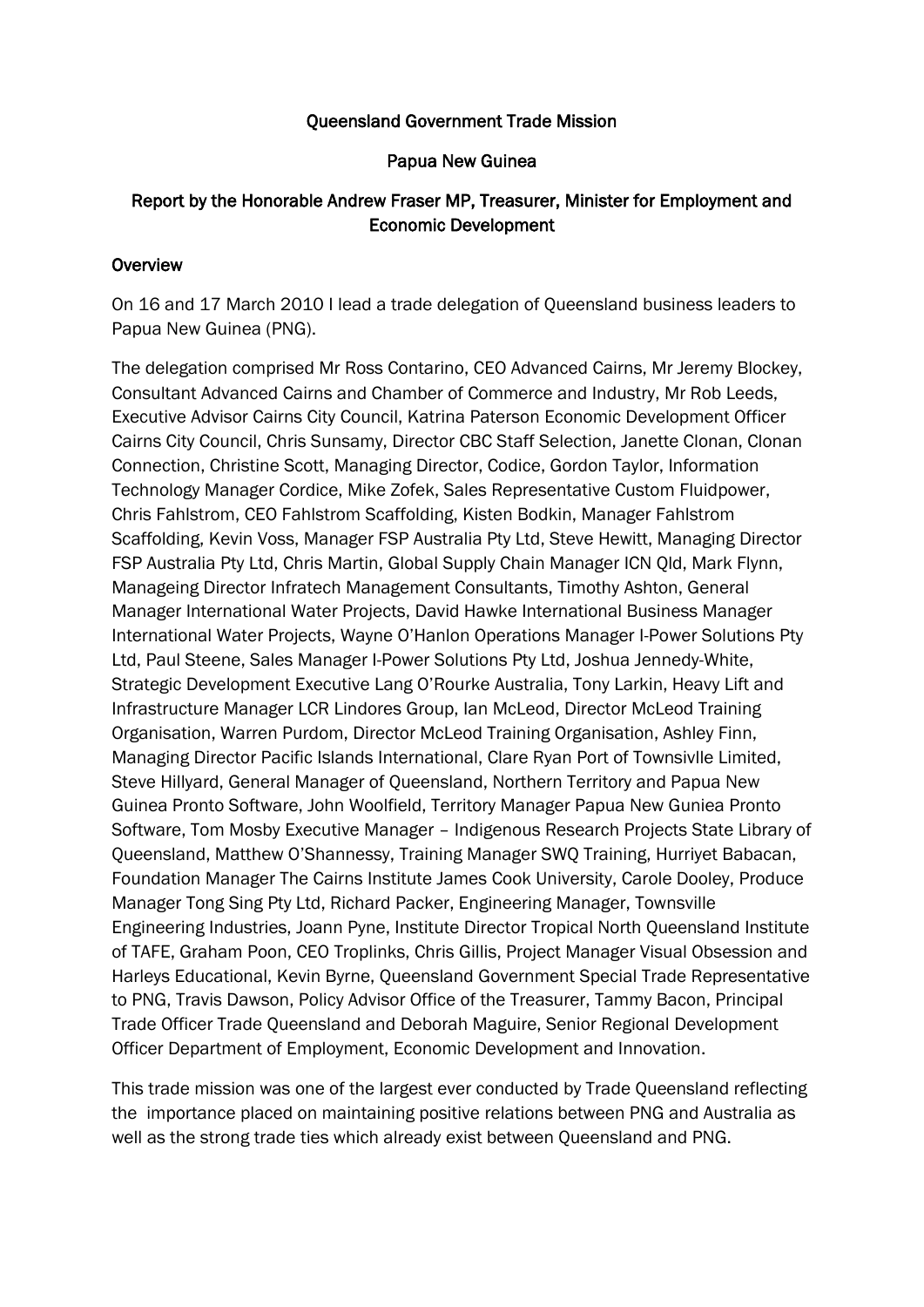Whilst absent the Premier acted as Treasurer and Minister for Employment and Economic Development.

Australia's bilateral relationship with PNG extends to before its declaration of independence in 1975. PNG's geographic location and strong historic links with Australia have ensured that a robust, active and dynamic partnership has developed between the two countries.

North Queensland has been integral to the development of close business and personal links between Queensland and PNG, due in part to its proximity as the closest Australian region to PNG and in part to its natural connections with the nation through the Torres Strait.

With Cairns the closest major Australia international airport to Port Moresby, dynamic connections have been established between the two centers and the relationship has developed to the point where PNG residents are willing to claim Cairns as an outpost of PNG. The connection between Far North Queensland and PNG continue to grow through increased migration flows between the two countries.

The focus of the mission was to cement PNG as Queensland's second highest destination for knowledge intensive exports, second only to India, and explore opportunities to expand the already healthy trade flows which see PNG as the fourth largest source of imports to Queensland, behind China, the US and Japan.

PNG is a developing neighbour that faces significant opportunities into the future as it manages its rapid economic growth. It achieved remarkable economic growth through the global recession and is projected to grow at over 8% this financial year. Such remarkable economic growth provides significant opportunities to further deepen trade flows and further increase technology, capital and cultural flows between PNG and Queensland..

## Summary of meetings

As part of the program I was able to conduct meetings relevant to both the trade mission and my ministerial responsibilities as Treasurer and Minister for Employment and Economic Development.

I met with the Treasurer, the Honorable Patrick Pruaitch MP, regarding budgetary and fiscal priorities and broader macro-economic policy settings of the PNG Government. I also met with the Governor of the Central Bank, Governor Loi Bakani, where we discussed the challenges of conduction of monetary policy when faced with significant economic growth being projected in the budget.

I met with the Minister for National Planning and District Development, the Honorable Paul Tiensten MP, where I was briefed on the PNG Development Strategy 2010 – 2030, which was tabled in Parliament by the Prime Minister, the Honorable Sir Michael Somare, whilst the trade mission was in PNG. This document is PNG's 20 year economic plan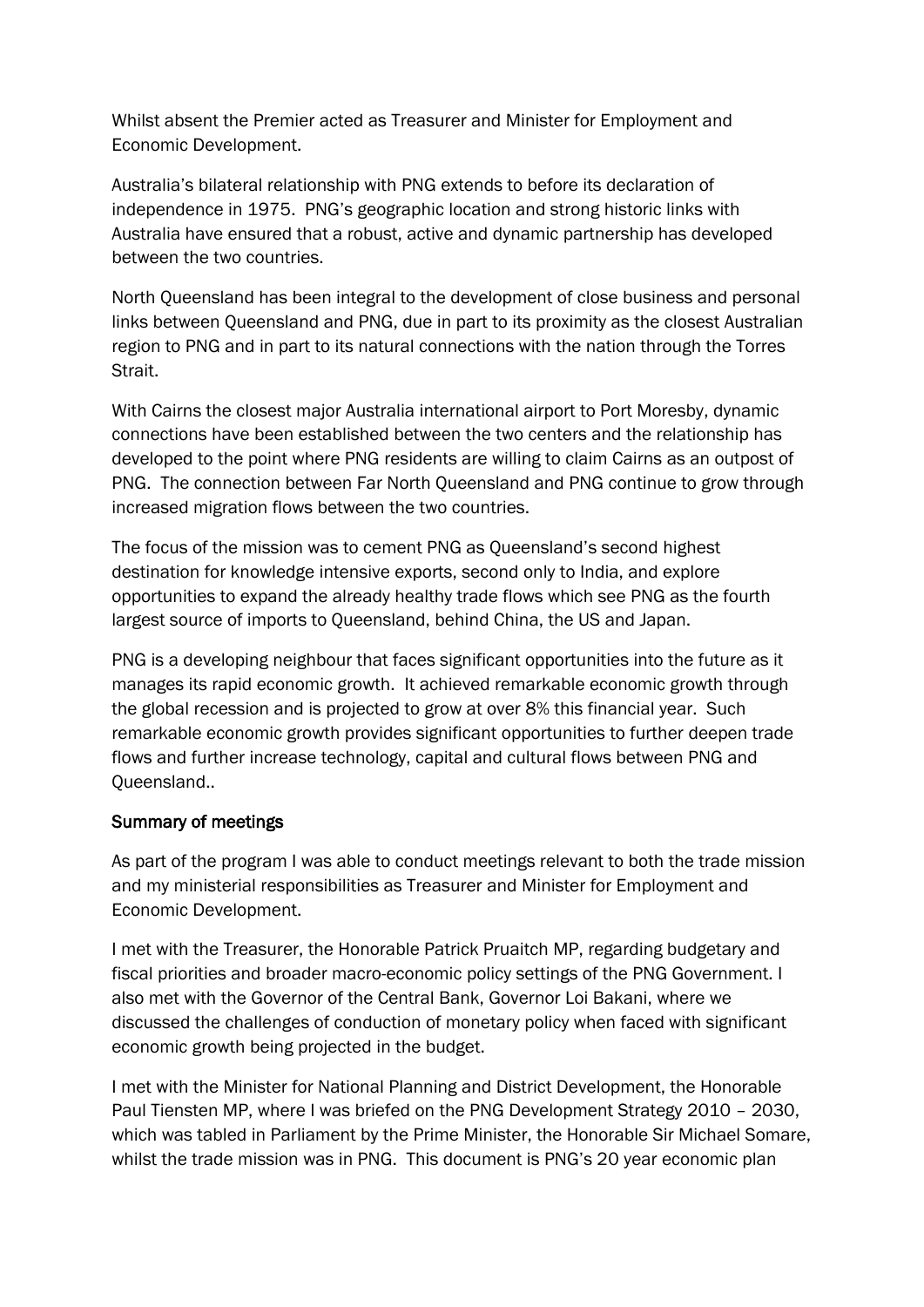that seeks to transition the country from a low income to middle income country. The opportunity to discuss the broader economic development objectives of the government and overarching social development strategy of the government is important in gauging the ability the guide our relationship with PNG.

Also discussed with the Treasurer, Minister Tiensten, and Governor Bakani were the current plans by the PNG Government to establish a sovereign wealth fund from resource revenues, particularly those expected to be derived from LNG. Australian Treasury officials are already stationed in PNG as part of our enduring cooperation between the nations.

## Program in detail – Tuesday 16 March

A copy of the travel itinerary is attached.

Upon arrival in Port Moresby on 16 March 2010, I met with Australian High Commissioner His Excellency Mr Ian Kemish AM, and was able to introduce Kevin Byrne as the Queensland Government's newly appointed Special Trade Representative to PNG. The High Commissioner provided a briefing on the activities of the High Commission and AusAid currently underway in PNG. I was also introduced to Kevan Dacey who has been recently appointed as Senior Trade Commissioner for Austrade to be based in Port Moresby.

I was then received by the Treasurer, the Honourable Patrick Pruaitch, followed by the Minister for National Planning and District Development. These two meetings focused on the broad macroeconomic, fiscal and developmental opportunities for PNG in the medium term.

Following these meetings I was briefed by ExxonMobil on the substantial training programs that are being implemented to provide local workers with the necessary skills to staff the \$12 billion Liquefied Natural Gas (LNG) project planned for PNG. Construction of the LNG project is expected to require 83 million labour hours during its construction phase and the PNG Government is focused on maximising local labour participation through training.

ExxonMobil are constructing a Construction Training Facility in Port Moresby which upon completion will have a capacity of approximately 850 graduates per year. Skills Tech Australia are a business unit of TAFE Queensland who have been contracted to provide train-the-trainer services that will teach at the Construction Training Facility. Skills Tech Australia is currently training 16 PNG Nationals in Dalby to accredit them to deliver vocational skills training at the facility when it is constructed.

Skills Tech Australia staff provided a tour of the Construction Training Facility which is designed to provide residential vocational teaching facilities for 1,000 individuals when fully operational. Upon the completion of the construction of the ExxonMobil LNG Project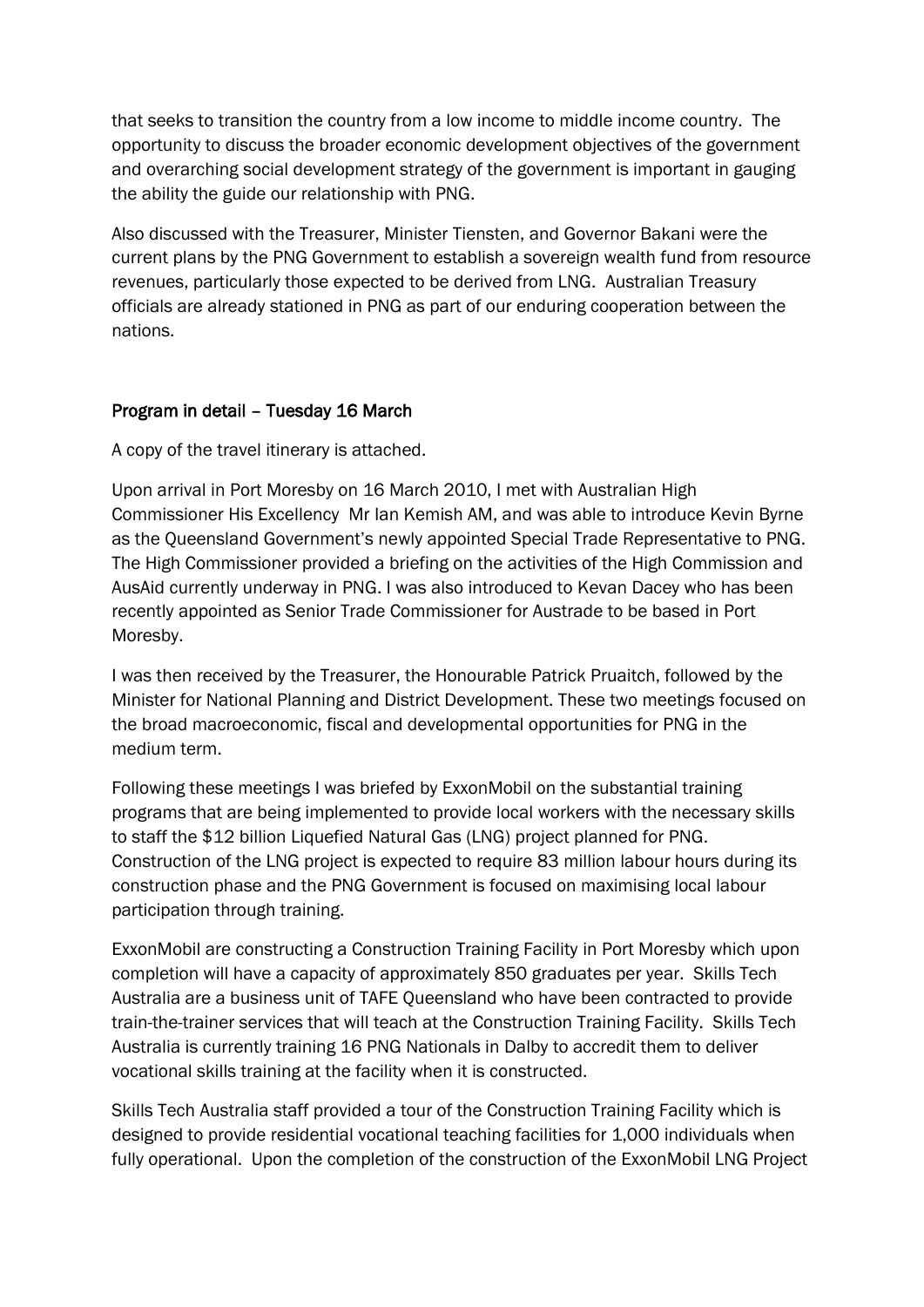ownership of this facility is planned to be transitioned to the PNG Government to allow for this significant additional training capacity to be retained in-country.

The final formal meeting for the day was with Wasantha Kumarasiri OBE, CEO of Air Niugini Limited. Discussions focused on the opportunities for airlines in PNG as the economy continues to grow, including the integral role the Cairns–Port Moresby route might be expected to play into the future.

In the evening I attended a Queensland Government Business Networking function hosted by the High Commissioner. Feedback from local business leaders who attended was that the function was very well attended by the local community and feedback from the Queensland delegation was that the function was extremely productive in terms of furthering the PNG networks and connecting with local firms. This function was attended by Minister for Education, the Honorable James Marape MP, the Minister for National Planning and District Development, the Honorable Paul Tiensten MP, and the Minister for Public Services, the Honorable Peter O'Neill MP. Considering that the function was held during the sitting of the PNG Parliament I am especially grateful to the Ministers for making time to attend this function. The Governor of the Central Bank, Loi Bakani also attended, which underscored the importance of the event.

## Program in detail – Wednesday 17 March

On 17 March 2010 I was invited to speak at a breakfast function hosted by the Port Moresby Chamber of Commerce and Industry. This event was attended by more than 120 people and was an important platform to reinforce the credentials of our delegation and our commitment to enhancing economic relationships.

I was briefed by Fern Software, a Queensland Information and Communication Technology firm, on their latest work in developing technologies to facilitate microfinance banking operations in PNG.

The entire Queensland delegation was then briefed by the procurement managers of the \$12 billion PNG LNG Project. These discussions related to the procurement needs of the project, the world's largest gas and oil venture, including the capacity of Queensland firms to engage in the delivery of project requirements.

Following the briefing from ExxonMobil a roundtable discussion was held between the Queensland delegation and representatives of GRM International and Kramer-Ausenco who are major contractors for components of the LNG Project. This brief focused on the avenues through which Queensland companies could become involved in the supply chain for components of the LNG Project.

I had the opportunity to meet with representatives of Nasfund, Nambawan Super and Kina Securities which are PNG Superannuation funds with investment mandates that allow both local and international investments. These discussions centered on the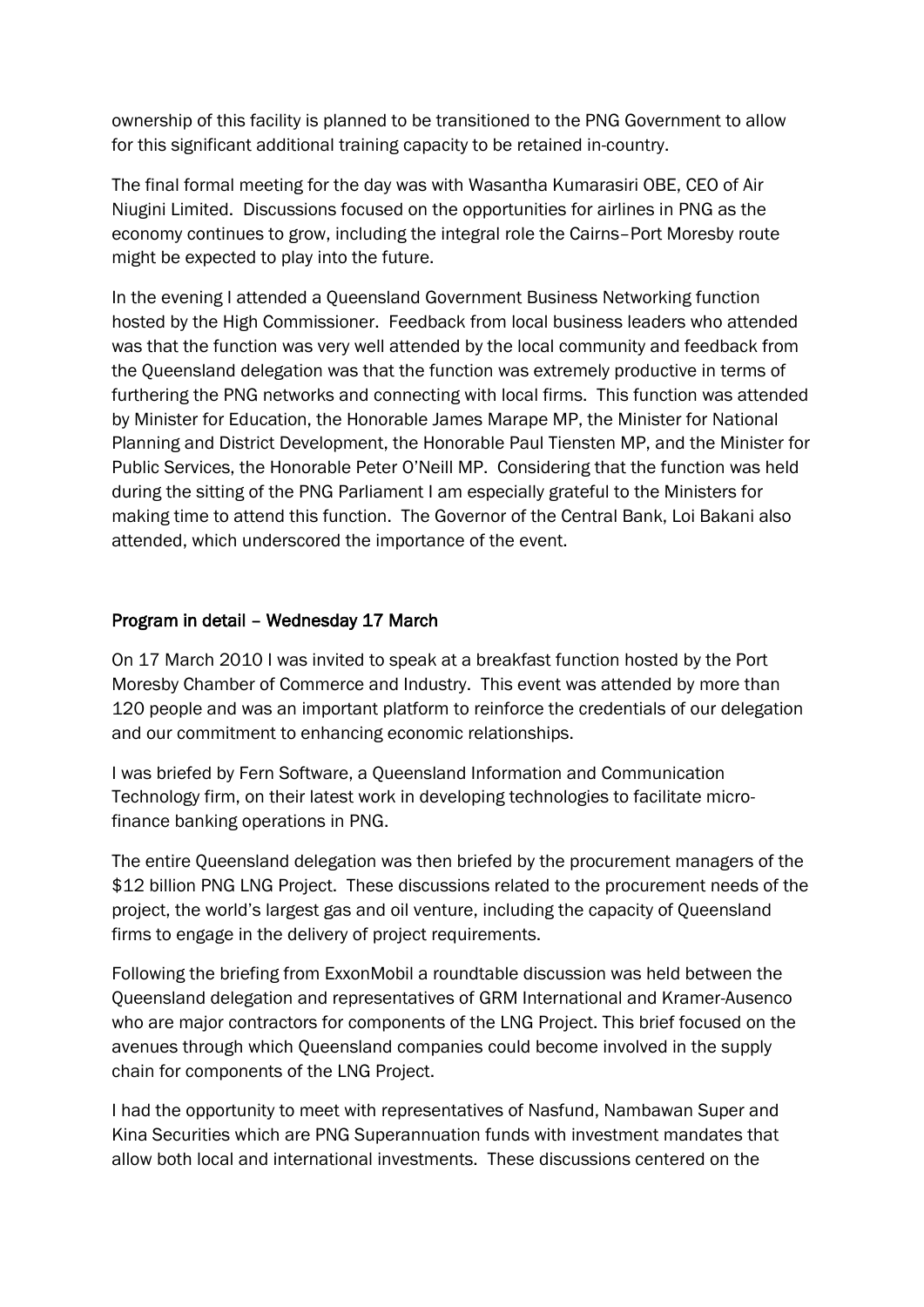national investment environment, future challenges and opportunities for the economy and the predicted macro-economic ramifications of continued rapid economic growth.

I was able to meet with David Sode, CEO Papua New Guinea Sustainable Development Fund, to outline the strengths of Far North Queensland in the areas of tropical expertise, economic development and infrastructure and service delivery in regional areas. Mr Sode outlined the development vision of the organisation for PNG's Western Province into the future, particularly on the development plans for the region post the closure of the Ok Tedi Mine scheduled for 2013.

Projects being undertaken by the Sustainable Development Fund include the installation of mobile phone towers in the region, ventures in microfinance and community health as well as sustainable forestry and aquaculture projects.

The final two meetings took place with the Governor of the Central Bank, Governor Loi Bakani, where the unfolding monetary policy environment of PNG was discussed. The future plans of Ok Tedi Mining in the Pacific region were also discussed.

#### **Conclusion**

The relationship between our nation and PNG is one of our most complex and intertwined. There is a generational shift occurring – as both our relationship and PNG's prospects and economy undertake a step change. We can build on this effort to the benefit of the state and particularly the Far North.